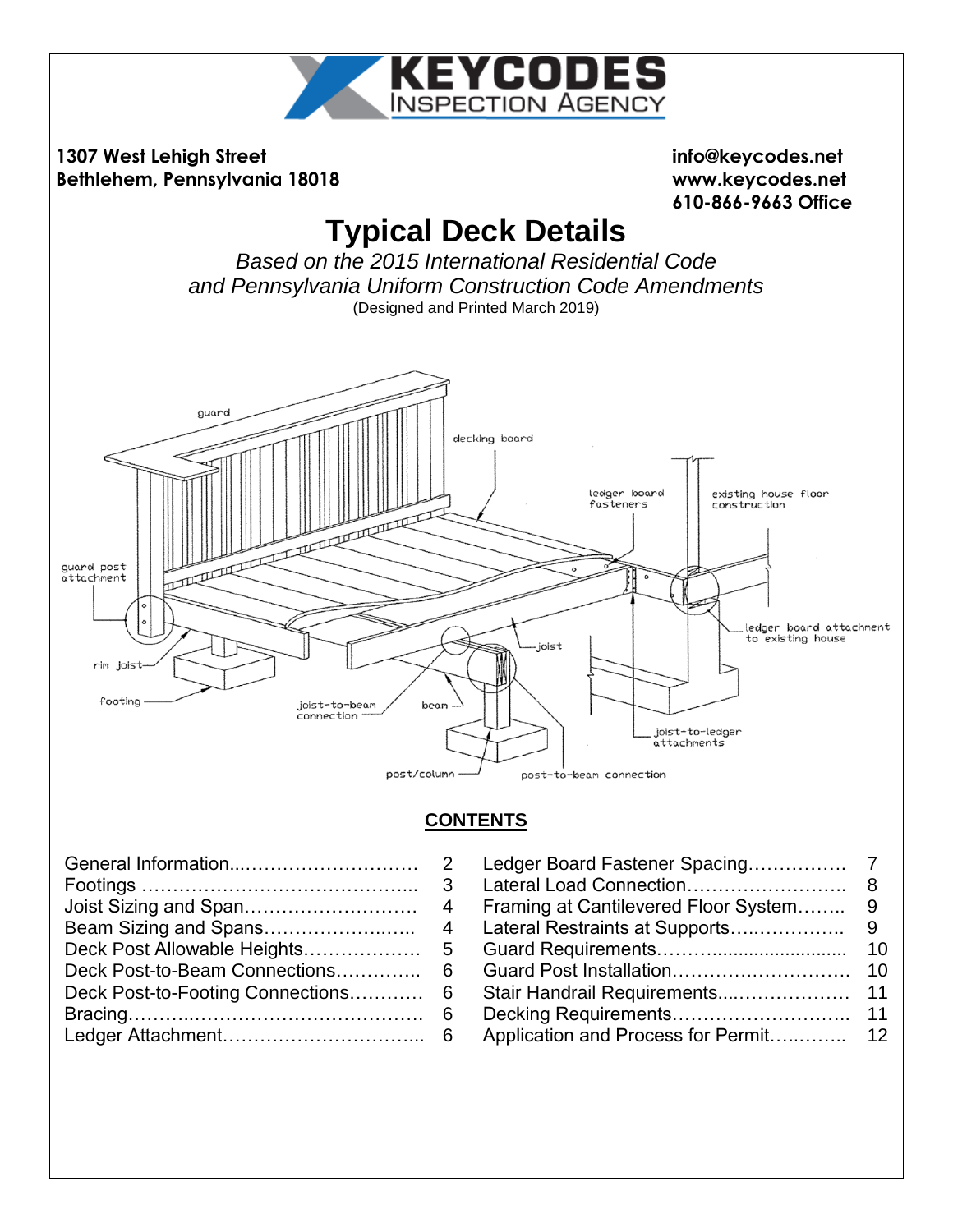#### **THE USE OF THIS PACKAGE APPLIES ONLY TO SINGLE LEVEL, RESIDENTIAL DECKS SUPPORTING A TOTAL LOAD OF 50 LBS/SQFT. CONCENTRATED LOADS, SUCH AS HOT TUBS, POOLS, OUTDOOR KITCHENS, ETC. MUST BE EVALUATED/APPROVED BY A REGISTERED DESIGN PROFESSIONAL. DECKS MUST BE CONSTRUCTED IN CONFORMANCE WITH THE 2015 INTERNATIONAL RESIDENTIAL CODE AND THE PENNSYLVANIA UNIFORM CONSTRUCTION CODE, WHICH SUPERCEDES ANY DISPREPANCY LOCATED HEREIN. \*CODE REFERENCES ARE [BRACKETED]\***

#### **GENERAL INFORMATION**

- 1. Definition: Deck An exterior floor system supported on at least two opposing sides by an adjoining structure and/or posts, piers, or other independent supports.
- 2. All wood in contact with the ground, embedded in concrete in direct contact with the ground or embedded in concrete exposed to the weather that supports permanent structures intended for human occupancy shall be approved pressure-preservative treated wood suitable for ground contact use. [R317.1.2]
- 3. Wood/plastic composites used in deck boards, stair treads, handrails and guardrail systems shall comply with the provisions of ASTM D 7032 and shall be installed per the manufacturer's instructions. [R507.3]
- 4. Lag screws, bolts and washers shall be hot-dipped galvanized or stainless steel.
- 5. All screws and nails shall be hot-dipped zinc-coated galvanized steel, stainless steel, silicon bronze or copper. All steel bolts shall be of one-half-inch diameter or larger. [R317.3]
- 6. To resist corrosion, fasteners shall meet the requirements of ASTM A 153. [R317.3]
- 7. All connectors (post anchors, joist hangers, post-to-beam connectors) shall be galvanized or stainless steel. [R317.3.1]
- 8. Where exterior decks attach to a wall or floor assembly of wood-frame construction, corrosion-resistant metal flashing or approved non-metallic material shall be installed to prevent water from contacting the house band joist. [R703.4/R507.2 footnote a] \*Bare aluminum shall not be used in direct contact with lumber treated with preservatives that contain copper (such as ACQ, Copper Azole or ACZA)\*
- 9. All of the following inspections are required during construction of deck:
	- Footing inspections are required before the concrete is poured. All holes must be cleaned and free from loose dirt.
	- Framing inspections must be completed before the decking may be attached, unless otherwise noted.
	- Final inspection shall be scheduled when all construction of the deck has been completed.
	- NOTE: ALL INSPECTIONS ARE MANDATORY BY LAW. FAILURE TO OBTAIN THE INSPECTIONS MAY CAUSE VIOLATIONS AND FINES.
- 10.It shall be the duty of the permit holder or their agent to notify the building official that such work is ready for inspection. It shall be the duty of the person requesting any inspections required by this code to provide access and means for inspection of such work.
- 11.All inspections must be made at least 48 hours in advance. All construction documents shall be on the jobsite and provided to inspector upon request.
- 12.Decks may not be occupied until all inspections have been completed and a final approval (in the form of a certificate of occupancy) has been issued by the Building Code Official.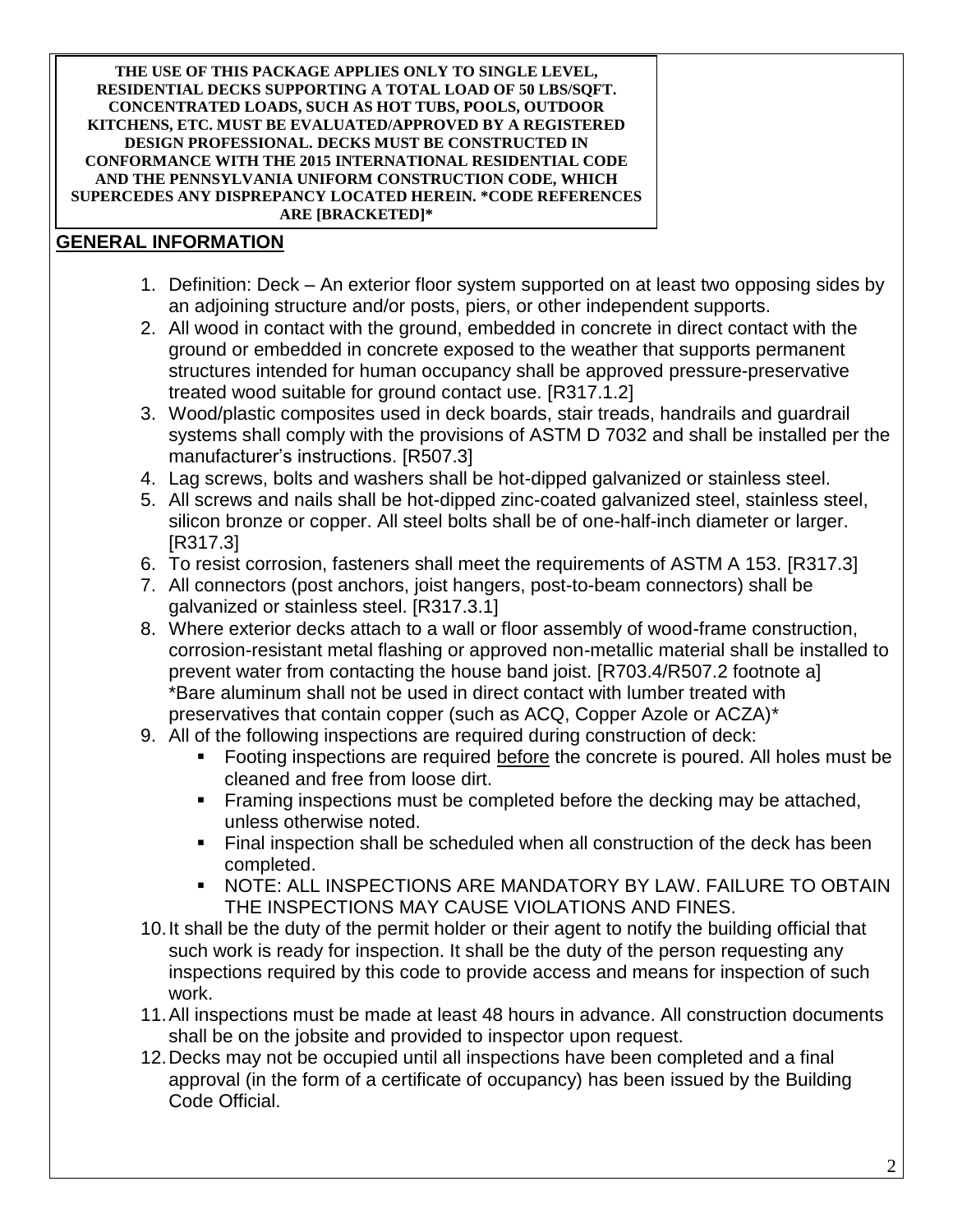## **FOOTINGS**

All footers must be a minimum of 36" below grade and bear on undisturbed, natural soil. Deck footings closer than 5'-0" to an existing exterior house wall must bear at the same elevation as the existing footer of the house. **The size of footings supporting piers and columns shall be based on tributary load and the allowable soil pressure of 1500 psf** (unless soil test data is provided). [R403.1.1] Do not construct footings over utility lines or enclosed meters - Call 811 before you dig.

To determine pier minimum width, first calculate tributary area supported by each column/post (see Figure 1).



3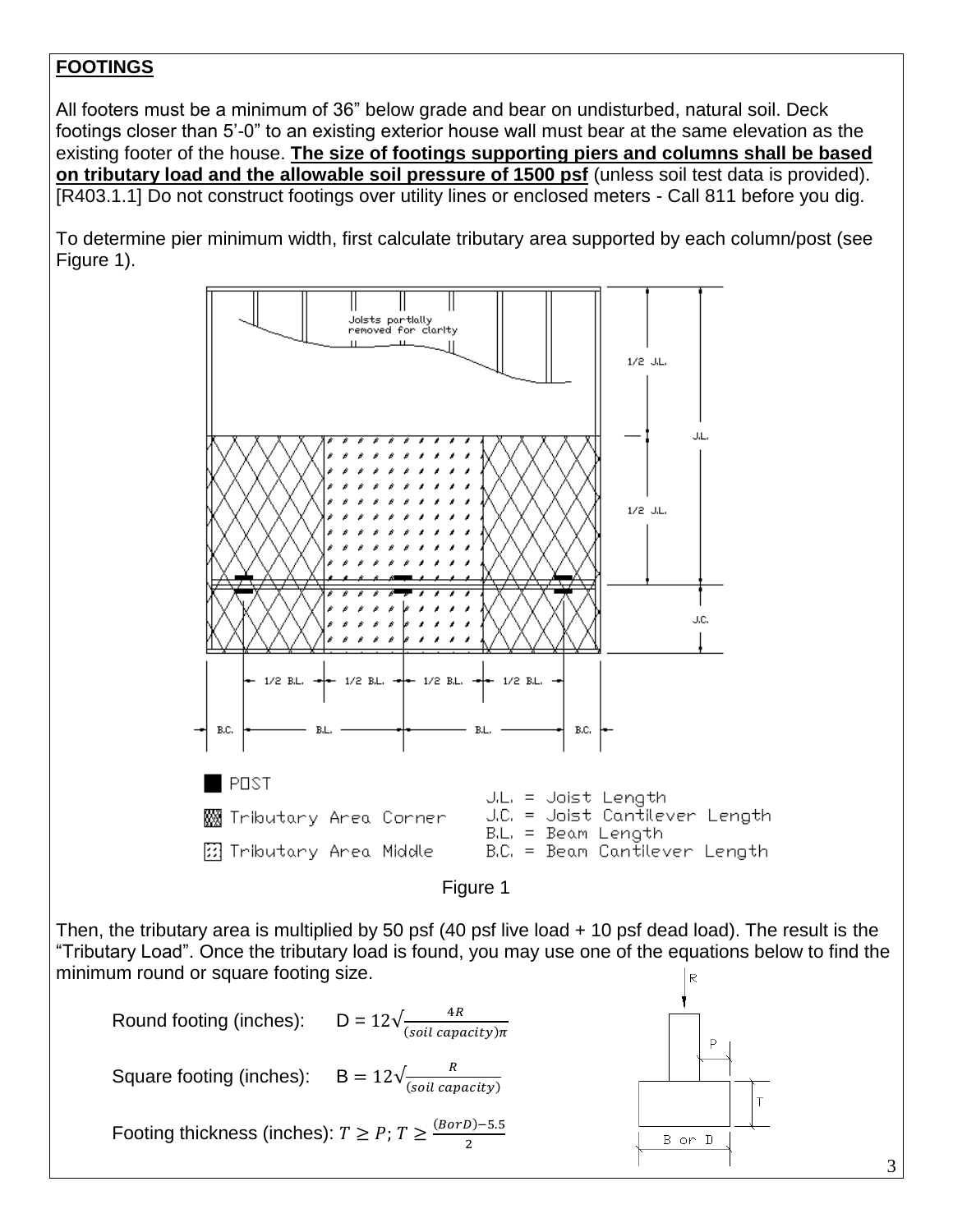#### **JOIST SIZING AND SPAN**

Maximum allowable spans for wood deck joists shall be in accordance with Table 1 and the Figure 2 below. Deck joists are permitted to cantilever not greater than one-fourth of the actual, adjacent span. [R507.5] Joist framing into the side of a ledger board or beam shall be supported by approved joist hangers. Joists bearing on a beam shall be connected to the beam to resist lateral displacement. [R507.7]

TARI<sub>F1</sub>

|                                  |               | DECK JOIST SPANS FOR COMMON LUMBER SPECIES <sup>f</sup> (ft. - in.) |                                                        |           |                                                                  |          |           |  |
|----------------------------------|---------------|---------------------------------------------------------------------|--------------------------------------------------------|-----------|------------------------------------------------------------------|----------|-----------|--|
|                                  |               |                                                                     | SPACING OF DECK JOISTS WITH NO CANTILEVER <sup>b</sup> |           | SPACING OF DECK JOISTS WITH CANTILEVERS <sup>C</sup><br>(inches) |          |           |  |
| <b>SPECIES<sup>a</sup></b>       | <b>SIZE</b>   |                                                                     | (inches)                                               |           |                                                                  |          |           |  |
|                                  |               | 12                                                                  | 16                                                     | 24        | 12                                                               | 16       | 24        |  |
|                                  | $2 \times 6$  | $9 - 11$                                                            | $9 - 0$                                                | $7 - 7$   | $6 - 8$                                                          | $6-8$    | $6 - 8$   |  |
| Southern pine                    | $2 \times 8$  | $13 - 1$                                                            | $11 - 10$                                              | $9 - 8$   | $10-1$                                                           | $10-1$   | $9 - 8$   |  |
|                                  | $2 \times 10$ | $16 - 2$                                                            | $14-0$                                                 | $11-5$    | $14-6$                                                           | $14-0$   | $11-5$    |  |
|                                  | $2 \times 12$ | $18 - 0$                                                            | $16-6$                                                 | $13-6$    | $18-0$                                                           | $16-6$   | $13-6$    |  |
| Douglas fir-larch <sup>d</sup> , | $2 \times 6$  | $9 - 6$                                                             | $8 - 8$                                                | $7 - 2$   | $6 - 3$                                                          | $6 - 3$  | $6 - 3$   |  |
| hem-fir <sup>d</sup>             | $2 \times 8$  | $12 - 6$                                                            | $11 - 1$                                               | $9 - 1$   | $9 - 5$                                                          | $9 - 5$  | $9 - 1$   |  |
|                                  | $2 \times 10$ | $15-8$                                                              | $13 - 7$                                               | $11 - 1$  | $13 - 7$                                                         | $13 - 7$ | $11 - 1$  |  |
| spruce-pine-fir <sup>d</sup>     | $2 \times 12$ | $18-0$                                                              | $15-9$                                                 | $12 - 10$ | $18-0$                                                           | $15-9$   | $12 - 10$ |  |
| Redwood,                         | $2 \times 6$  | $8 - 10$                                                            | $8-0$                                                  | $7-0$     | $5 - 7$                                                          | $5 - 7$  | $5 - 7$   |  |
| western cedars,                  | $2 \times 8$  | $11 - 8$                                                            | $10-7$                                                 | $8 - 8$   | $8 - 6$                                                          | $8 - 6$  | 8-6       |  |
| ponderosa pine <sup>e</sup> ,    | $2 \times 10$ | $14 - 11$                                                           | $13-0$                                                 | $10-7$    | $12 - 3$                                                         | $12 - 3$ | $10-7$    |  |
| red pine <sup>e</sup>            | $2 \times 12$ | $17-5$                                                              | $15 - 1$                                               | $12 - 4$  | $16 - 5$                                                         | $15 - 1$ | $12 - 4$  |  |

a. No. 2 grade with wet service factor.

b. Ground snow load, live load = 40 psf, dead load = 10 psf,  $L/\Delta$  = 360

c. Ground snow load, live load = 40 psf, dead load = 10 psf, L/∆ = 360 at main span, L/∆ = 180 at cantilever with a 220-pound point load applied to end. d. Includes incising factor.

e. Northern species with no incising factor.

f. Cantilevered spans not exceeding the nominal depth of the joist are permitted.



#### **BEAM SIZE AND ASSEMBLY REQUIREMENTS**

Maximum allowable spans for wood deck beams shall be in accordance with Table 2. Beam spans are measured to the centerline of each post. Beam plies shall be fastened with two rows of 10d nails minimum at 16 inches on center along each edge. Beams shall be permitted to cantilever at each end up to one-fourth of the actual beam span. Splices of multi-span beams shall be located at interior post locations. [R507.5/2018 IRC Table 507.5] The ends of each beam shall have not less than 1.5 inches of bearing on wood or metal and not less than 3 inches on concrete or masonry. [R507.7] Beams may not be supported on deck ledgers or band joists. [R507.2.1] If using engineered lumber, an engineer's seal is required upon submission. [R301.1.3]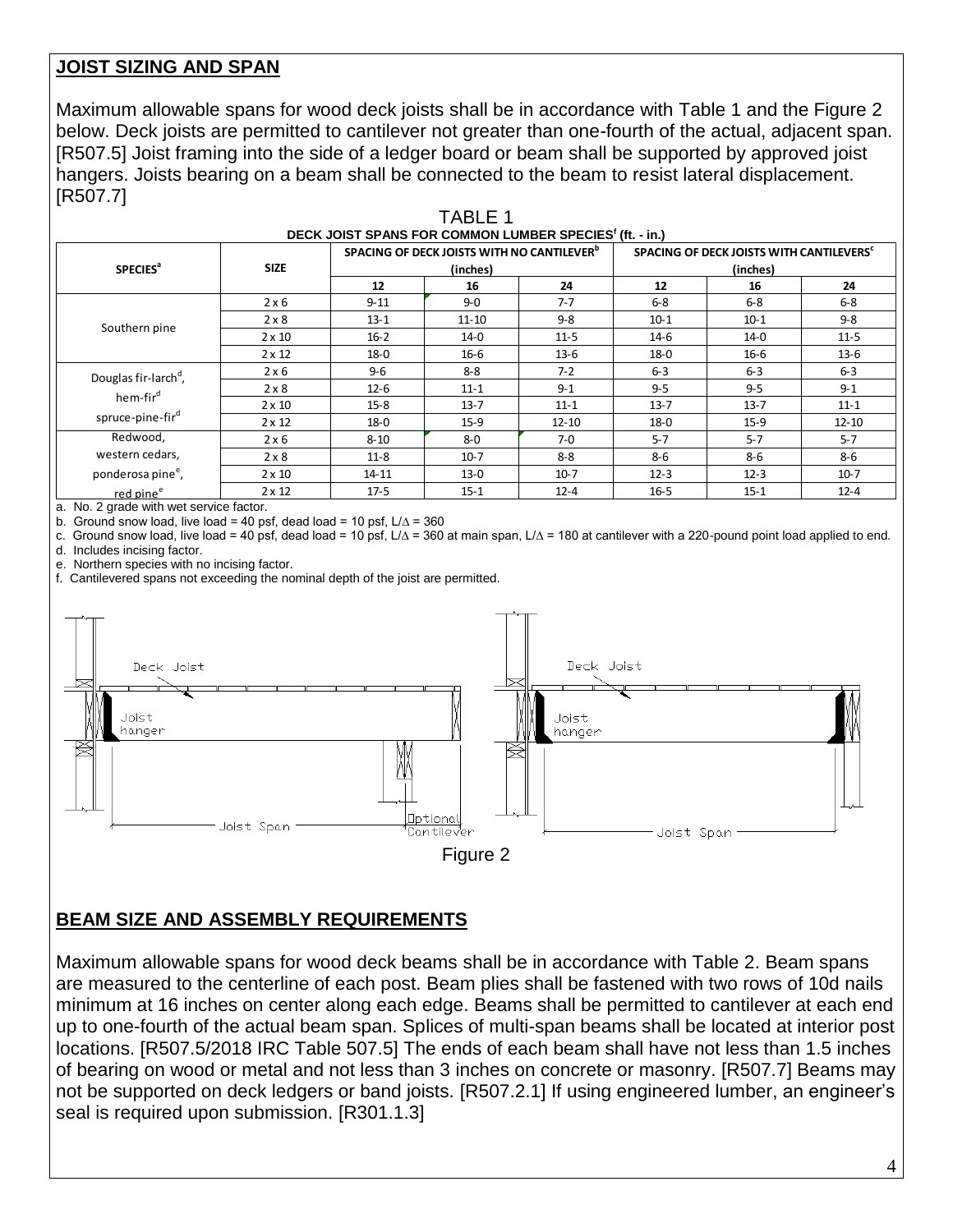| TABLE 2                          |                                  |                                                                                                     |          |           |          |          |          |          |
|----------------------------------|----------------------------------|-----------------------------------------------------------------------------------------------------|----------|-----------|----------|----------|----------|----------|
|                                  |                                  | DECK BEAM SPAN LENGTHS <sup>a, b, g</sup> (feet - inches)<br>DECK JOIST SPAN LESS THAN OR EQUAL TO: |          |           |          |          |          |          |
| <b>SPECIES<sup>c</sup></b>       | SIZE <sup>d</sup>                | (feet)                                                                                              |          |           |          |          |          |          |
|                                  |                                  | 6                                                                                                   | 8        | 10        | 12       | 14       | 16       | 18       |
|                                  | $1 - 2 \times 6$                 | $4 - 11$                                                                                            | $4 - 0$  | $3 - 7$   | $3 - 3$  | $3 - 0$  | $2 - 10$ | $2 - 8$  |
|                                  | $1 - 2 \times 8$                 | $5 - 11$                                                                                            | $5 - 1$  | $4 - 7$   | $4 - 2$  | $2 - 10$ | $3 - 7$  | $3 - 5$  |
|                                  | $1 - 2 \times 10$                | $7 - 0$                                                                                             | $6-0$    | $5 - 5$   | $4 - 11$ | $4 - 7$  | $4 - 3$  | $4-0$    |
|                                  | $1 - 2 \times 12$                | $8 - 3$                                                                                             | $7 - 1$  | $6-4$     | $5 - 10$ | $5 - 5$  | $5-0$    | $4 - 9$  |
|                                  | $2 - 2 \times 6$                 | $6 - 11$                                                                                            | $5 - 11$ | $5-4$     | $4 - 10$ | $4 - 6$  | $4 - 3$  | $4 - 0$  |
|                                  | $2 - 2 \times 8$                 | $8 - 9$                                                                                             | $7 - 7$  | $6 - 9$   | $6 - 2$  | $5 - 9$  | $5 - 4$  | $5-0$    |
| Southern pine                    | $2 - 2 \times 10$                | $10 - 4$                                                                                            | $9 - 0$  | $8-0$     | $7 - 4$  | $6 - 9$  | $6 - 4$  | $6-0$    |
|                                  | $2 - 2 \times 12$                | $12 - 2$                                                                                            | $10-7$   | $9 - 5$   | $8 - 7$  | $8-0$    | $7-6$    | $7 - 0$  |
|                                  | $3 - 2 \times 6$                 | $8 - 2$                                                                                             | $7 - 5$  | $6 - 8$   | $6 - 1$  | $5 - 8$  | $5 - 3$  | $5-0$    |
|                                  | $3 - 2 \times 8$                 | $10 - 10$                                                                                           | $9 - 6$  | $8 - 6$   | $7-9$    | $7 - 2$  | $6 - 8$  | $6-4$    |
|                                  | $3 - 2 \times 10$                | $13 - 0$                                                                                            | $11-3$   | $10-0$    | $9 - 2$  | $8-6$    | $7 - 11$ | $7-6$    |
|                                  | $3 - 2 \times 12$                | $15-3$                                                                                              | $13 - 3$ | $11 - 10$ | $10-9$   | $10 - 0$ | $9 - 4$  | $8 - 10$ |
|                                  | $3x6$ or $2 - 2x6$               | $5 - 5$                                                                                             | $4 - 8$  | $4 - 2$   | $3 - 10$ | $3 - 6$  | $3 - 1$  | $2 - 9$  |
|                                  | $3 \times 8$ or $2 - 2 \times 8$ | $6 - 10$                                                                                            | $5 - 11$ | $5 - 4$   | $4 - 10$ | $4 - 6$  | $4 - 1$  | $3 - 8$  |
| Douglas fir-larch <sup>e</sup> , | 3 x 10 or 2 - 2 x 10             | $8 - 4$                                                                                             | $7 - 3$  | $6-6$     | $5 - 11$ | $5 - 6$  | $5 - 1$  | $4 - 8$  |
| hem-fir <sup>e</sup> ,           | 3 x 12 or 2 - 2 x 12             | $9 - 8$                                                                                             | $8 - 5$  | $7-6$     | $6 - 10$ | $6-4$    | $5 - 11$ | $5 - 7$  |
|                                  | $4 \times 6$                     | $6 - 5$                                                                                             | $5-6$    | $4 - 11$  | 4-6      | $4 - 2$  | $3 - 11$ | $3 - 8$  |
| spruce-pine-fir <sup>e</sup> ,   | $4 \times 8$                     | $8 - 5$                                                                                             | $7 - 3$  | $6-6$     | $5 - 11$ | $5-6$    | $5 - 2$  | $4 - 10$ |
| redwood,                         | $4 \times 10$                    | $9 - 11$                                                                                            | $8 - 7$  | $7 - 8$   | $7-0$    | $6-6$    | $6 - 1$  | $5 - 8$  |
| western cedars,                  | $4 \times 12$                    | $11 - 5$                                                                                            | $9 - 11$ | $8 - 10$  | $8 - 1$  | $7-6$    | $7 - 0$  | $6 - 7$  |
| ponderosa pine <sup>f</sup> ,    | $3 - 2 \times 6$                 | $7 - 4$                                                                                             | $6 - 8$  | $6-0$     | $5 - 6$  | $5 - 1$  | $4 - 9$  | $4 - 6$  |
| red pine <sup>f</sup>            | $3 - 2 \times 8$                 | $9 - 8$                                                                                             | $8-6$    | $7 - 7$   | $6 - 11$ | $6 - 5$  | $6-0$    | $5 - 8$  |
|                                  | $3 - 2 \times 10$                | $12 - 0$                                                                                            | $10 - 5$ | $9 - 4$   | $8-6$    | $7 - 10$ | $7 - 4$  | $6 - 11$ |
|                                  | $3 - 2 \times 12$                | $13 - 11$                                                                                           | $12 - 1$ | $10-9$    | $9 - 10$ | $9 - 1$  | 8-6      | $8 - 1$  |

a. Ground snow load, live load = 40 psf, dead load = 10 psf, L/∆ = 360 at main span, L/∆ = 180 at cantilever with a 220-pound point load applied to end. b. Beams supporting deck joists from one side only.

c. No. 2 grade, wet service factor.

d. Beam depth shall be greater than or equal to depth of joists with a flush beam condition.

e. Includes incising factor.

f. Northern species. Incising factor not included.

g. Beam cantilevers are limited to the adjacent beam's span divided by 4.

# **DECK POST ALLOWABLE HEIGHTS**

For single-level wood-framed decks, the deck post size shall be in accordance with Table 3 below. [R507.8] TABLE 3

| TABLE 3<br><b>DECK POST HEIGHT<sup>a</sup></b> |                                   |  |  |  |  |
|------------------------------------------------|-----------------------------------|--|--|--|--|
| <b>DECK POST SIZE</b>                          | <b>MAXIMUM HEIGHT<sup>a</sup></b> |  |  |  |  |
| 4 x 4                                          | יפ                                |  |  |  |  |
| 4 x 6                                          | R'                                |  |  |  |  |
| 6 x 6                                          | 14'                               |  |  |  |  |

a. Measured to the underside of the beam.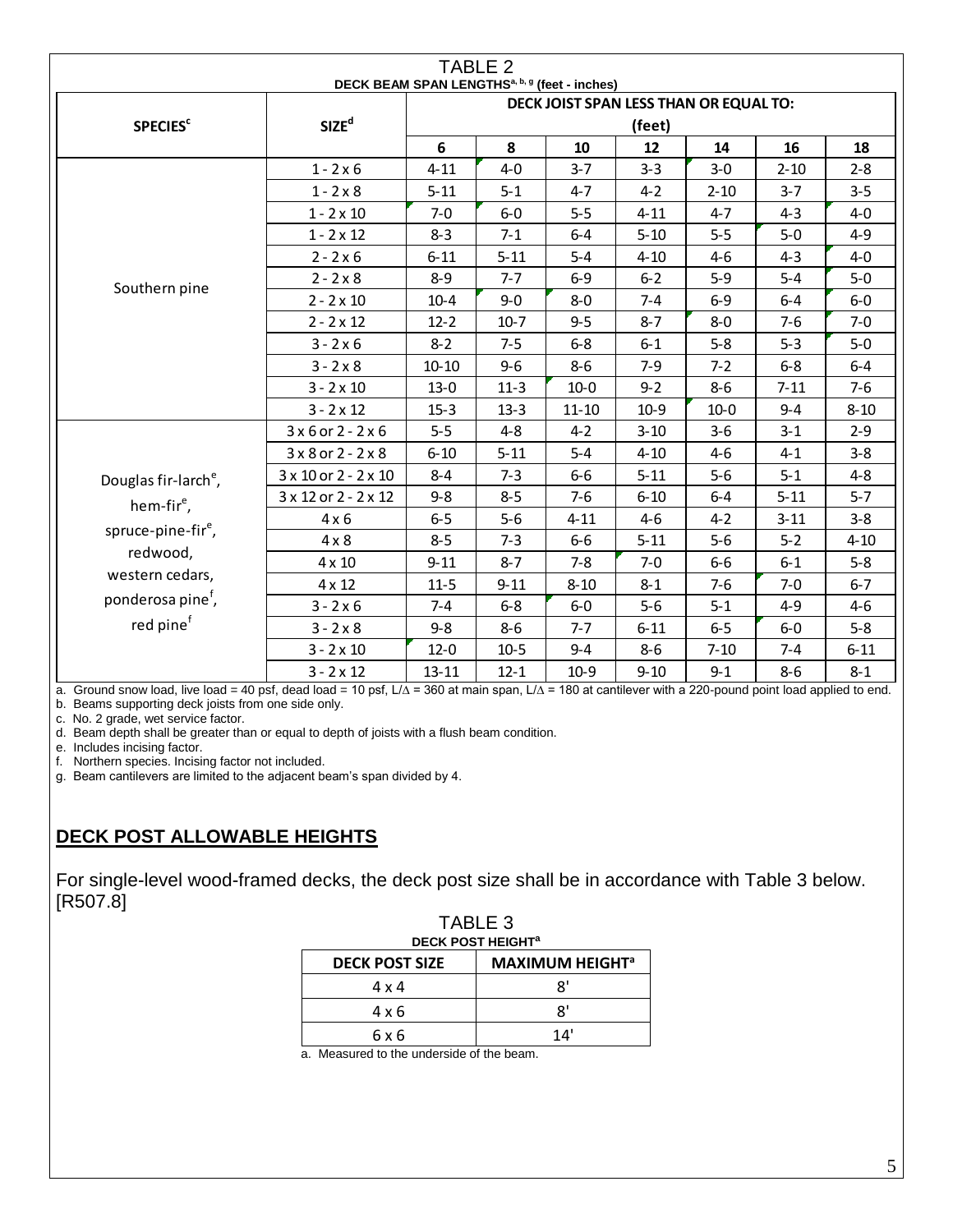#### **DECK POST-TO-BEAM CONNECTIONS**

Deck post-to-beam connections shall be by either approved post cap or the notching of a 6x6 post to allow the beam to rest directly on the post. The remaining portion of the 6x6 post shall be minimum 2- 1/2" and shall use through-bolts with washers and nuts. [R507.7.1] See Figure 4 below.



#### **DECK POST-TO-FOOTING CONNECTIONS**

Deck posts shall bear onto footings and be retrained to prevent lateral displacement at the bottom support. This may be achieved by using an approved manufactured connector or with a minimum 12 inch post embedment into concrete or soil surround pier.

## **BRACING**

Exterior landings, decks, and stairs shall be positively anchored to the primary structure to resist both vertical and lateral forces or shall be designed to be self-supporting. Attachment shall not be accomplished by use of toenails or nails subject to withdrawal.

Freestanding decks shall require diagonal bracing both parallel and perpendicular to the beam at each post. If it is attached to the house in accordance with the information contained herein, then the bracing perpendicular to the house shall not be required.

#### **LEDGER ATTACHMENT**

The deck ledger shall be minimum 2-inch by 8-inch nominal pressure-preservative-treated southern pine, incised pressure-preservative-treated Hem-fir, or approved, naturally durable, No. 2 grade or better lumber. [R507.2.1] For any other grade or species, or other connection details or loading conditions, the deck ledger connection shall be approved by a registered design professional. [R507.2]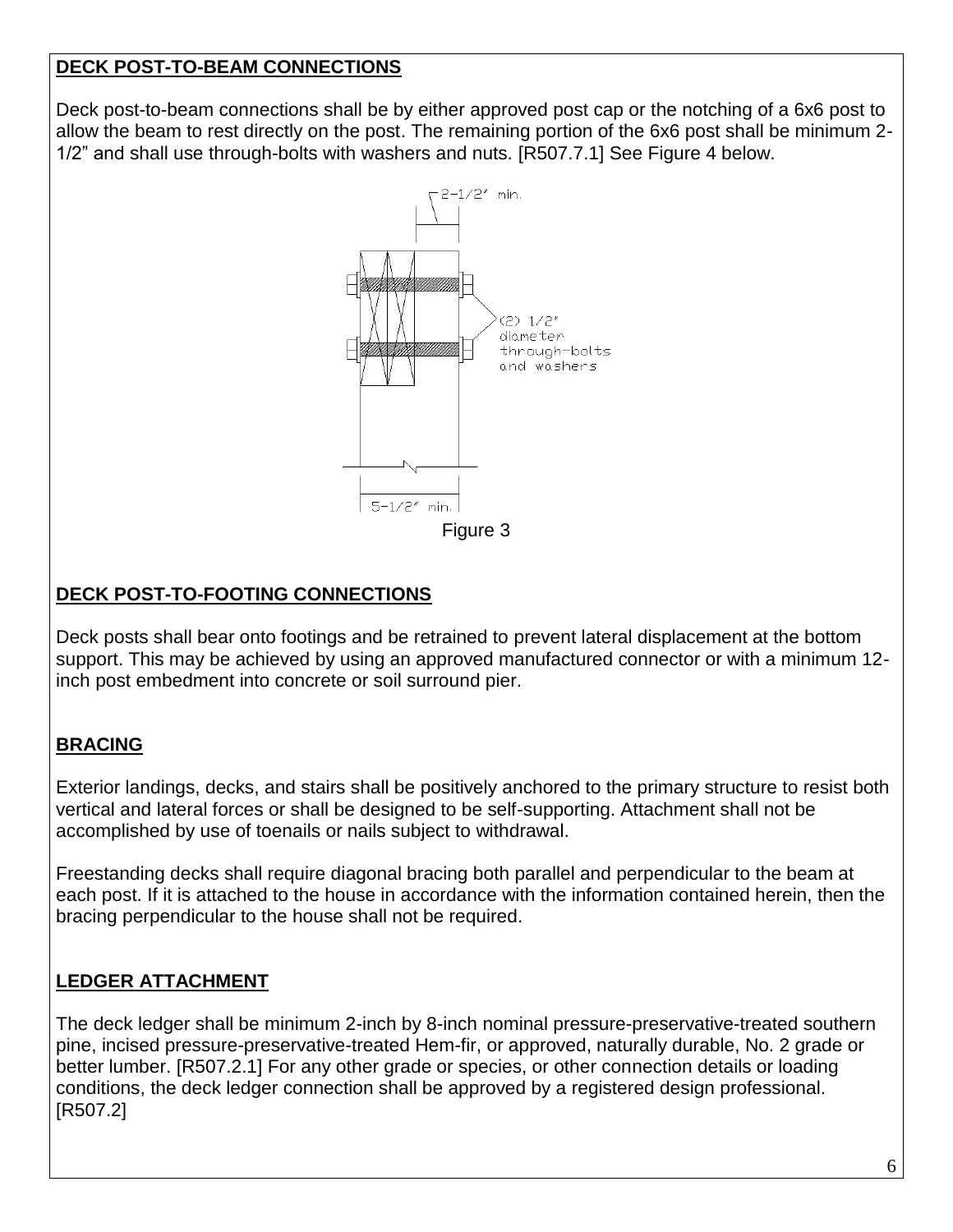Deck ledgers shall not support concentrated loads from beams or girders, nor shall be supported on stone or masonry veneer. [R507.2.1]

The band joist shall be minimum 2-inch-nominal, solid-sawn, spruce-pine-fir lumber or a minimum 1 inch by 9-1/2-inch dimensional, Douglas fir, laminated veneer lumber. Band joists shall be fully supported by a wall or sill plate below. [R507.2.2]

The connection between a deck ledger and band joist shall be constructed with ½-inch lag screws or bolts with washers in accordance with Table 4. Lag screws, bolts and washers shall be hot-dipped galvanized or stainless steel. The removal of siding and installation of flashing is required between the house and the ledger. NOTE: YOU MAY NOT ATTACH LEDGER BOARDS TO EXISTING CANTILEVERS, OPEN WEB TRUSSES OR STONE OR MASONRY VENEER. If these conditions occur, the deck must be freestanding.

|                                                                                                                      |             |                                |             | DECK LEDGER CONNECTION TO BAND JOIST <sup>a, b</sup><br>(Deck live load = 40 psf, deck dead load = 10 psf, snow load $\leq 40$ psf) |    |              |              |  |  |
|----------------------------------------------------------------------------------------------------------------------|-------------|--------------------------------|-------------|-------------------------------------------------------------------------------------------------------------------------------------|----|--------------|--------------|--|--|
|                                                                                                                      |             |                                |             | <b>JOIST SPAN</b>                                                                                                                   |    |              |              |  |  |
| <b>CONNECTION DETAILS</b>                                                                                            | 6' and less | 6'1" to 8'                     | 8'1" to 10' | 10'-1" to 12'   12'1" to 14'                                                                                                        |    | 14'1" to 16' | 16'1" to 18' |  |  |
|                                                                                                                      |             | On-center spacing of fasteners |             |                                                                                                                                     |    |              |              |  |  |
| 1/2-inch diameter lag screw with 1/2-<br>inch maximum sheathing <sup>c, d</sup>                                      | 30          | 23                             | 18          | 15                                                                                                                                  | 13 | 11           | 10           |  |  |
| 1/2-inch diameter bolt with 1/2-inch<br>maximum sheathing <sup>d</sup>                                               | 36          | 36                             | 34          | 29                                                                                                                                  | 24 | 21           | 19           |  |  |
| 1/2-inch diameter bolt with 1-inch<br>maximum sheathing <sup>e</sup>                                                 | 36          | 36                             | 29          | 24                                                                                                                                  | 21 | 18           | 16           |  |  |
| a. Ledgers shall be flashed in accordance with Section R703.4 to prevent water from contacting the house band joist. |             |                                |             |                                                                                                                                     |    |              |              |  |  |

b. Snow load shall not be assumed to act concurrently with live load.

c. The tip of the lag screw shall fully extend beyond the inside face of the band joist.

d. Sheathing shall be wood structural panel or solid sawn lumber.

e. Sheathing shall be permitted to be wood structural panel, gypsum board, fiberboard, lumber or foam sheathing. Up to ½-inch thickness of stacked washers shall be permitted to substitute for up to 1/2-inch of allowable sheathing thickness where combined with wood structural panel or lumber sheathing.

The placement of lag screws and bolts in ledgers shall be in accordance with Table 5 and Figure 8 below. [R507.2.3]

|                                                                                                                                     |                 | TABLE 5            |                       |                             |  |  |  |
|-------------------------------------------------------------------------------------------------------------------------------------|-----------------|--------------------|-----------------------|-----------------------------|--|--|--|
| PLACEMENT OF LAG SCREWS AND BOLTS IN DECK LEDGERS AND BAND JOISTS<br><b>MINIMUM END AND EDGE DISTANCES AND SPACING BETWEEN ROWS</b> |                 |                    |                       |                             |  |  |  |
|                                                                                                                                     | <b>TOP EDGE</b> | <b>BOTTOM EDGE</b> | <b>ENDS</b>           | <b>ROW SPACING</b>          |  |  |  |
| Ledger <sup>a</sup>                                                                                                                 | 2 inches $d$    | $3/4$ inch         | 2 inches <sup>b</sup> | $1-5/8$ inches <sup>b</sup> |  |  |  |
| Band Joist <sup>c</sup>                                                                                                             | $3/4$ inch      | 2 inches           | 2 inches <sup>b</sup> | $1-5/8$ inches <sup>b</sup> |  |  |  |

a. Lag screws or bolts shall be staggered from the top to the bottom along the horizontal run of the deck ledger in accordance with Figure R507.2.1(1).

b. Maximum 5 inches.

c. For engineered rim joists, the manufacturer's recommendations shall govern.

d. The minimum distance from bottom row of lag screws or bolts to the edge of the ledger shall be in accordance with Figure R507.2.1(1).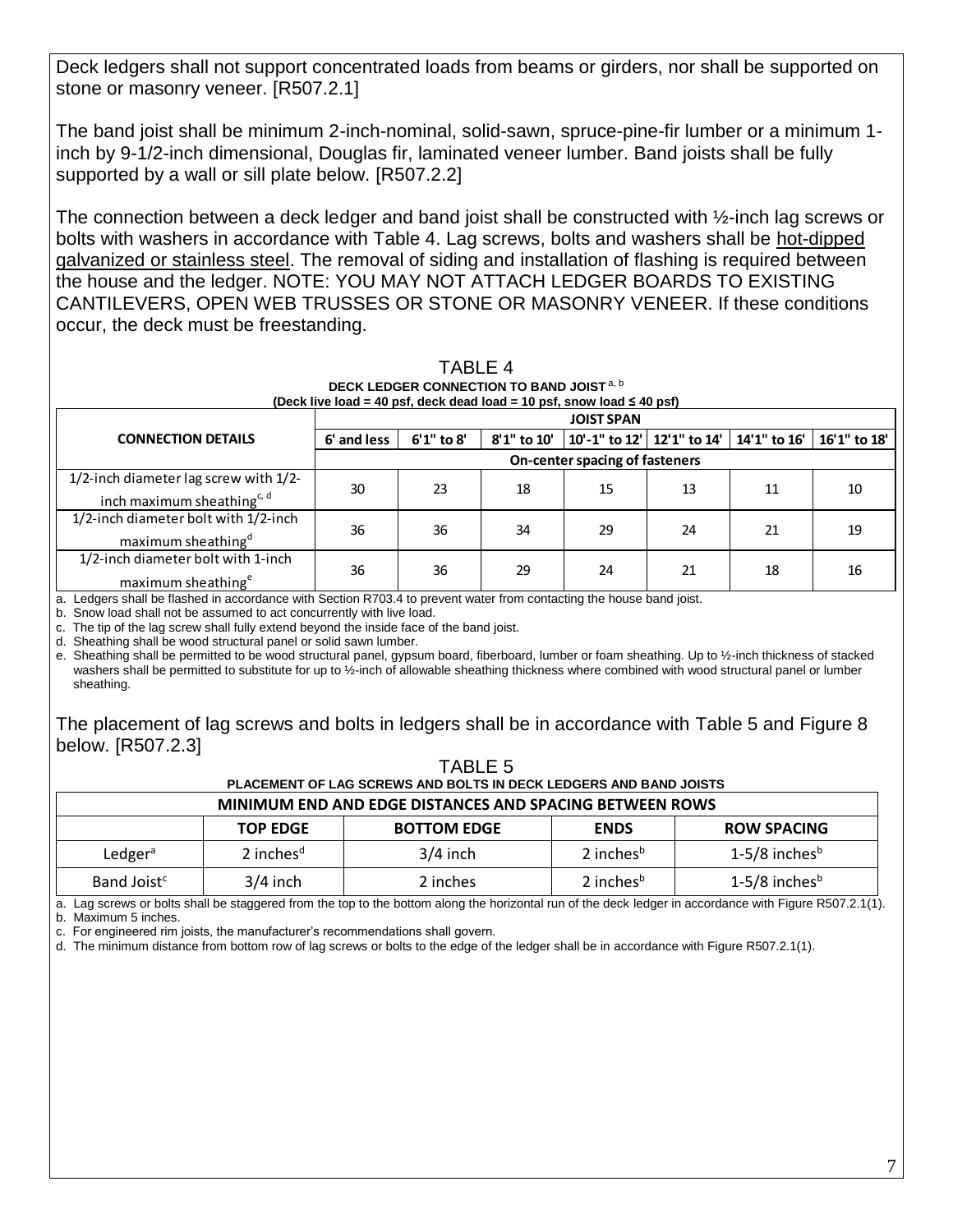

8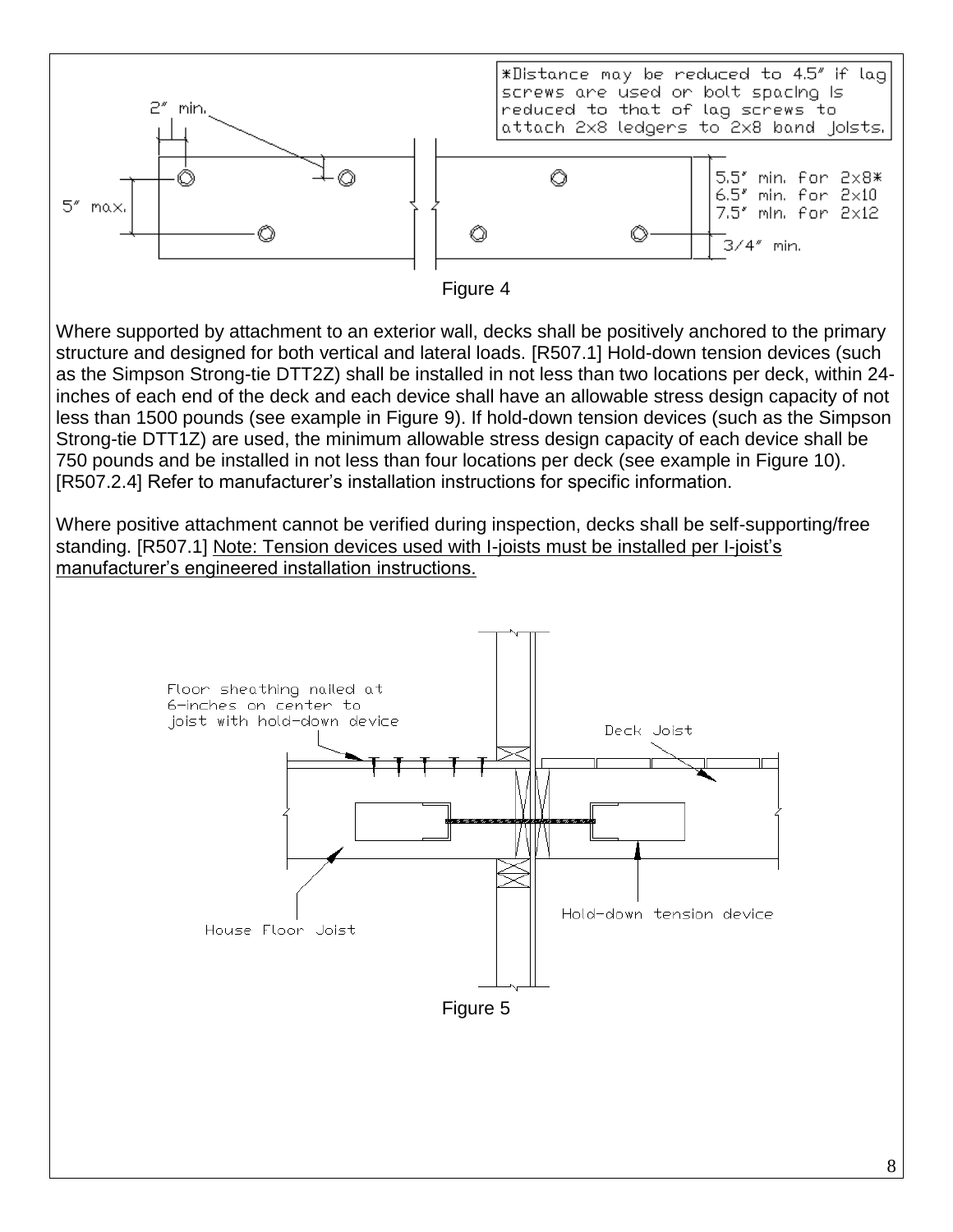

9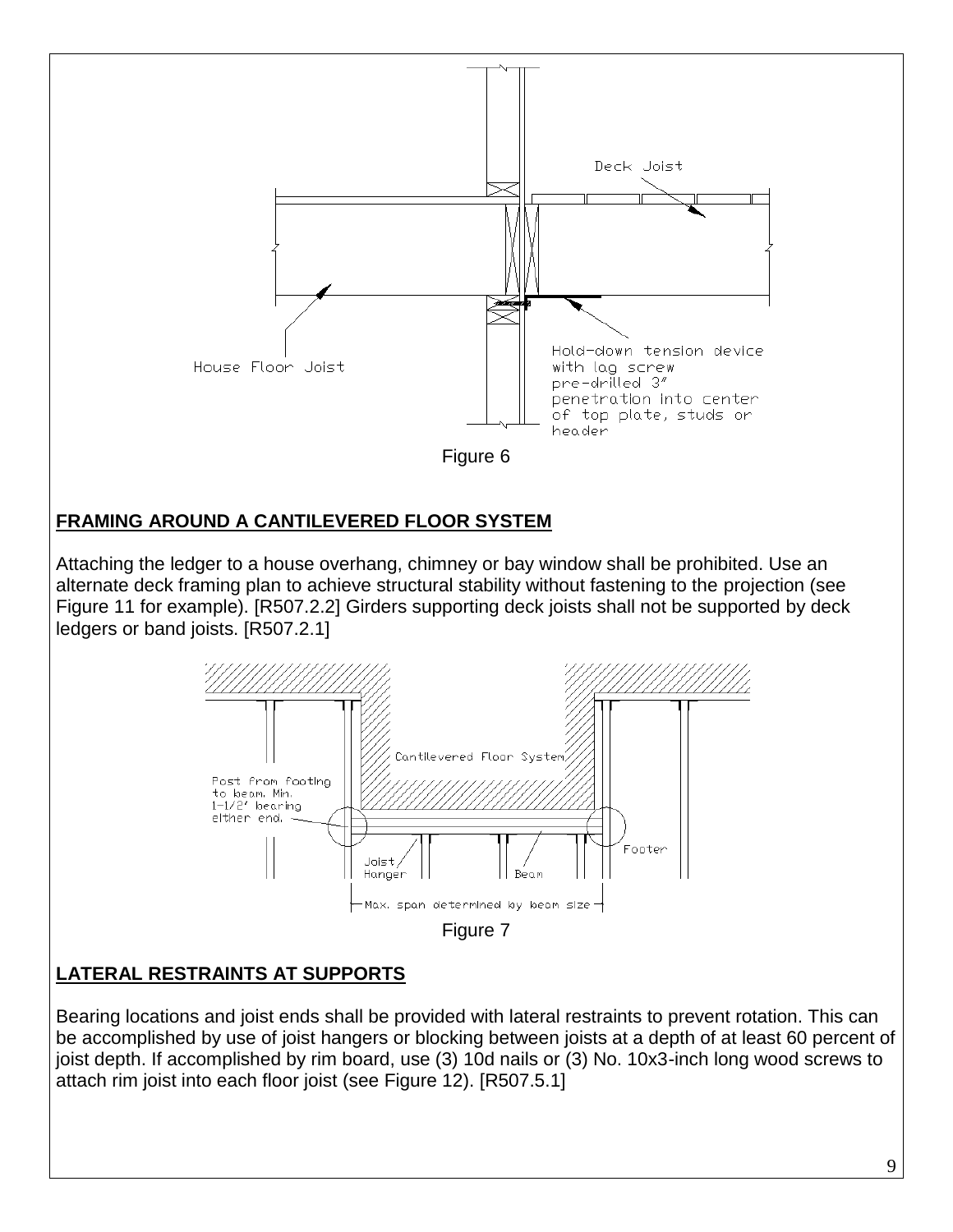

## **GUARD REQUIREMENTS**

Porches, balconies, ramps or raised floor surfaces located more than 30" above the floor or grade, within 36" horizontally to the edge of the open side, shall have guards not less than 36" in height. [R312.1.1/R312.1.2] Open sides of stairs with a total rise of more than 30" shall not have guards less than 34" measured vertically from the tread nosing. [R312.1.2 exception 1]

Required guards on open sides of stairways, raised floor areas, balconies and porches shall have intermediate rails or ornamental closures which do not allow the passage of a sphere 4" or more in diameter. [R312.1.3] Exceptions:

- 1. The triangular openings formed by the riser, tread and bottom rail at the open side of the stairway are permitted to be of such size that a 6" sphere cannot pass through.
- 2. Openings for required guards on the sides of stair treads shall not allow the passage of a sphere 4-3/8" in diameter.

The maximum riser height shall be 8-1/4" measured vertically between leading edges of adjacent treads. The minimum tread depth shall be 9" measured horizontally from beginning to end of tread. [PA UCC] Handrails may not be less than 34" nor greater than 38" above tread nosing and must be continuous throughout the run of stairs.

## **GUARD POST INSTALLATION**

Consideration must be taken to the installation techniques of guard posts. Guards and handrails shall be able to resist a live load of 200 psf as a single concentrated load applied in any direction at any point along the top. [R301.5] The International Code Council Evaluation Service Acceptance Criteria 273 for Handrails and Guards (AC273) places reasonable limits on tested assemblies. The maximum permissible deflection in AC273 for 36"-high guards is 3". Due to the large leverage arm of a guard post, and in order to achieve less than a 3-inch deflection at the top of a 36" rail, the post attachment at the deck must be capable of resisting a safety factor of 2.5 (or 500 lbs)! Virginia Tech's *"Design and Testing of Residential Deck Guard Rail Connections"* guide prescribes post connection details found to have met compliance of the 2015 International Residential Code (see Figure 13).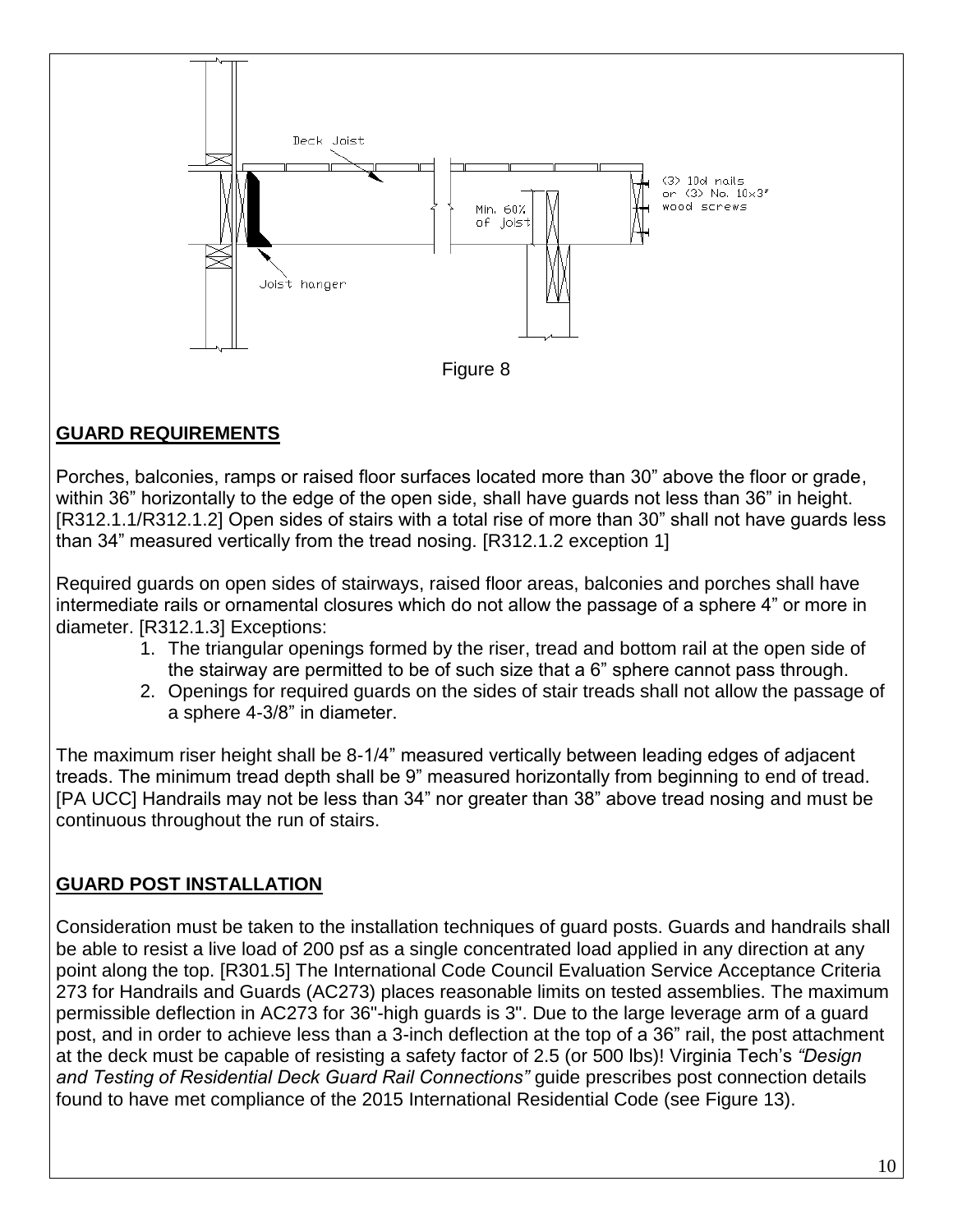

\*Note that to achieve code-compliance guard posts are not notched.\*

# **STAIR HANDRAIL REQUIREMENTS**

Handrails shall be provided on at least one side of each continuous run of treads or flight with four or more risers. Handrails shall be located between 34" and 38" measured vertically from the sloped plane adjoining tread nosing. It shall be continuous for the full length of the flight.

Handrail shall comply with one of the following options:



## **DECKING REQUIREMENTS**

Decking material shall be 2"x6" or 5/4" lumber or other approved composite matter. Any synthetic or composite material shall be approved by the building official, only after an ICC Evaluation Report of the particular product. The reports may be found at

[http://www.icc-es.org/Evaluation\\_Reports/index.shtml](http://www.icc-es.org/Evaluation_Reports/index.shtml) by searching the manufacturer or product name. Decking shall not have a span that would compromise a 50 lb. per square foot load capacity.